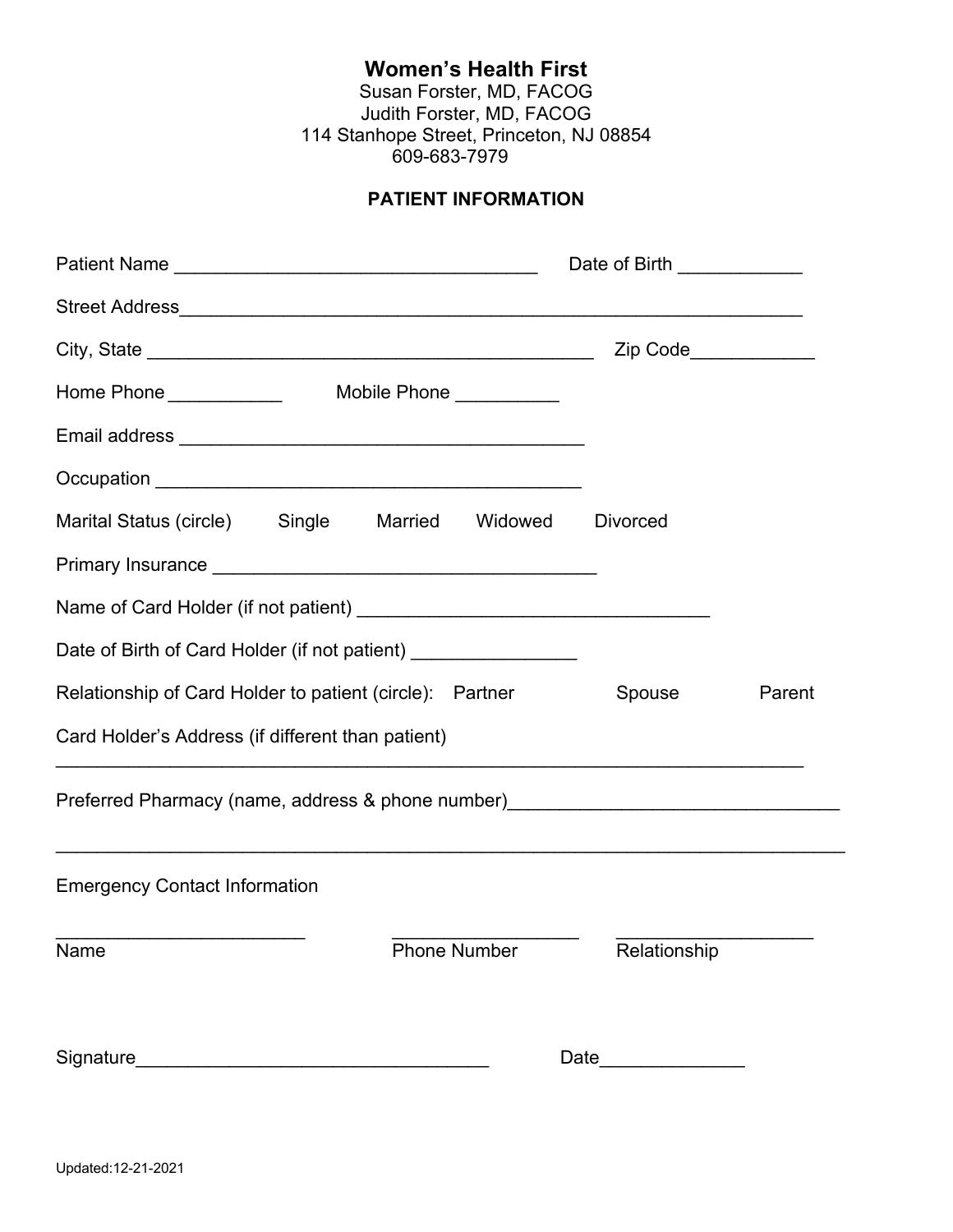### **Women's Health First**

### **Assignment of Benefits:**

I hereby assign all medical and or surgical benefits to which I am entitles including major medical, private insurance and any other health plans to Women's Health First. This agreement will remain in effect until evoked by me in writing. A photo copy of this assignment is to be considered as valid as an original. I understand that I am financially responsible for all charges whether or not paid by said insurance. I hereby authorize said assignee all information necessary to secure payment.

Patient's Name\_\_\_\_\_\_\_\_\_\_\_\_\_\_\_\_\_\_\_\_\_\_\_\_\_\_\_

Date of Birth **Exercise 20** 

Signature of patient or guardian **Example 20** 

Date: \_\_\_\_\_\_\_\_\_\_\_\_\_\_\_\_\_\_\_\_\_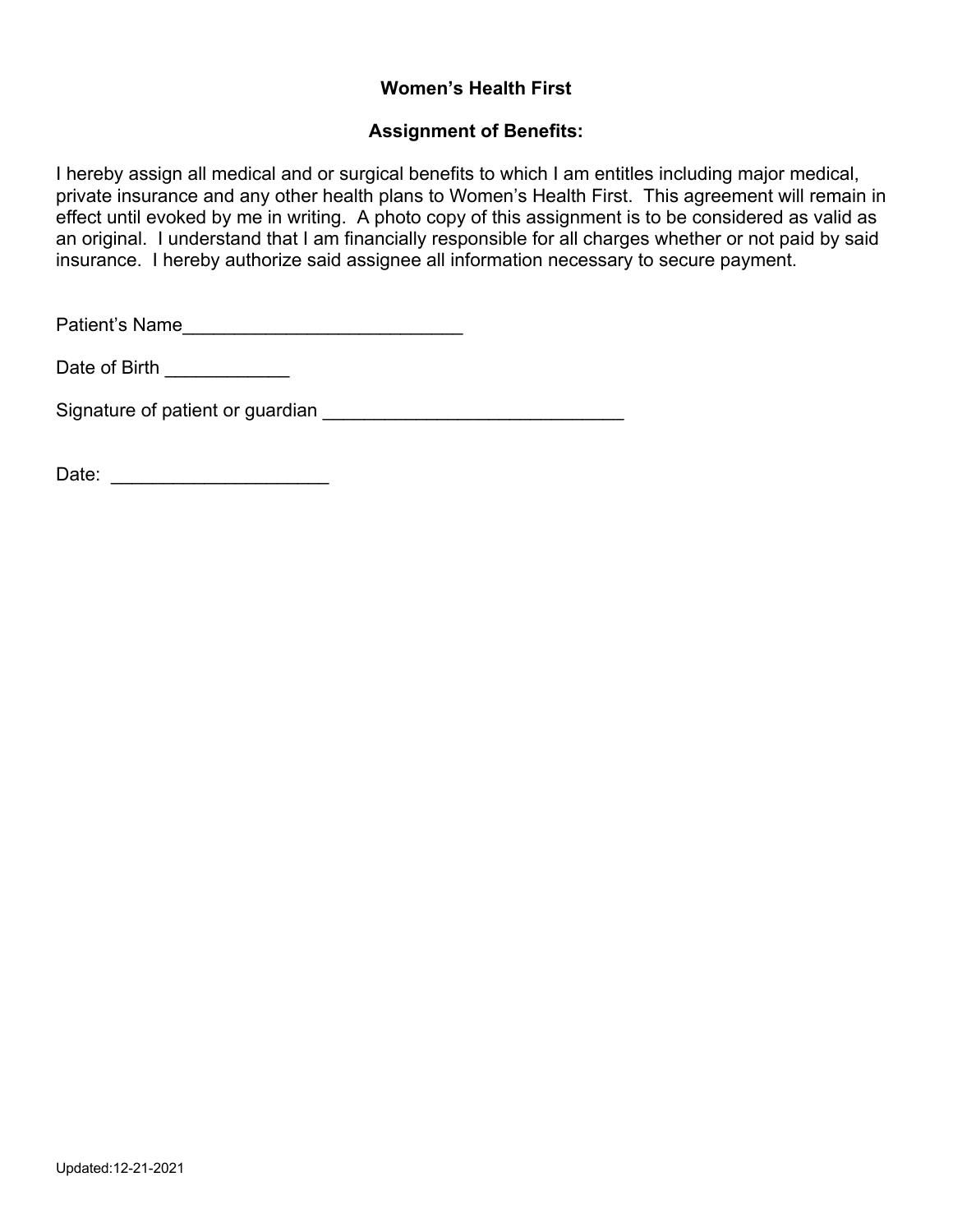### **Women's Health First**

### **Health Information Communication Preferences**

To provide quality care there are times we may need to contact you regarding appointments, test results and follow-up care. Please indicate your preferences for contact (circle all that apply)

|                                                                     | Home Phone | Mobile Phone                                                    |     | E-mail |     |
|---------------------------------------------------------------------|------------|-----------------------------------------------------------------|-----|--------|-----|
|                                                                     |            | Permission to leave clinical information on your voicemail. Yes |     | No.    |     |
| Permission to send an email with reminder/clinical information. Yes |            |                                                                 |     |        | No. |
|                                                                     |            | Permission to send text message for appointments. Yes           | No. |        |     |

### **Authorization to Release Information**

Many of our patients allow family members such as their spouse, significant other, parent or children to call and request the results of tests, procedures and financial information. Under the requirements of the Health Insurance Portability and Accountability Act and federal regulations, we are not allowed to give this information to anyone without the patient's consent. If you would like to have your medical information, any diagnostic test results and/or billing information released to any family members you must sign this form.

I understand that to revoke this permission, a written authorization must be provided to Women's Health First. \_\_\_\_\_\_\_\_\_\_ *INITAL*

I authorize Women's Health First to release my records and any information requested to the following individuals.

| 1                                                                                                                                                                                                                              |                                |                            |  |  |  |  |
|--------------------------------------------------------------------------------------------------------------------------------------------------------------------------------------------------------------------------------|--------------------------------|----------------------------|--|--|--|--|
| Name                                                                                                                                                                                                                           | <b>Relationship to Patient</b> | <b>Phone Number</b>        |  |  |  |  |
| Please circle which type of information can be released:                                                                                                                                                                       |                                |                            |  |  |  |  |
| <b>Clinical Information</b>                                                                                                                                                                                                    | <b>Results of Labs</b>         | <b>Billing Information</b> |  |  |  |  |
|                                                                                                                                                                                                                                |                                |                            |  |  |  |  |
| Name                                                                                                                                                                                                                           | <b>Relationship to Patient</b> | <b>Phone Number</b>        |  |  |  |  |
| Please circle which type of information can be released:                                                                                                                                                                       |                                |                            |  |  |  |  |
| <b>Clinical Information</b>                                                                                                                                                                                                    | <b>Results of Labs</b>         | <b>Billing Information</b> |  |  |  |  |
| Patient Name (please print) Material Patient Name (please print)                                                                                                                                                               |                                |                            |  |  |  |  |
| Date of Birth ________________                                                                                                                                                                                                 |                                |                            |  |  |  |  |
| Patient signature experience and the set of the set of the set of the set of the set of the set of the set of the set of the set of the set of the set of the set of the set of the set of the set of the set of the set of th | Date                           |                            |  |  |  |  |
|                                                                                                                                                                                                                                |                                |                            |  |  |  |  |